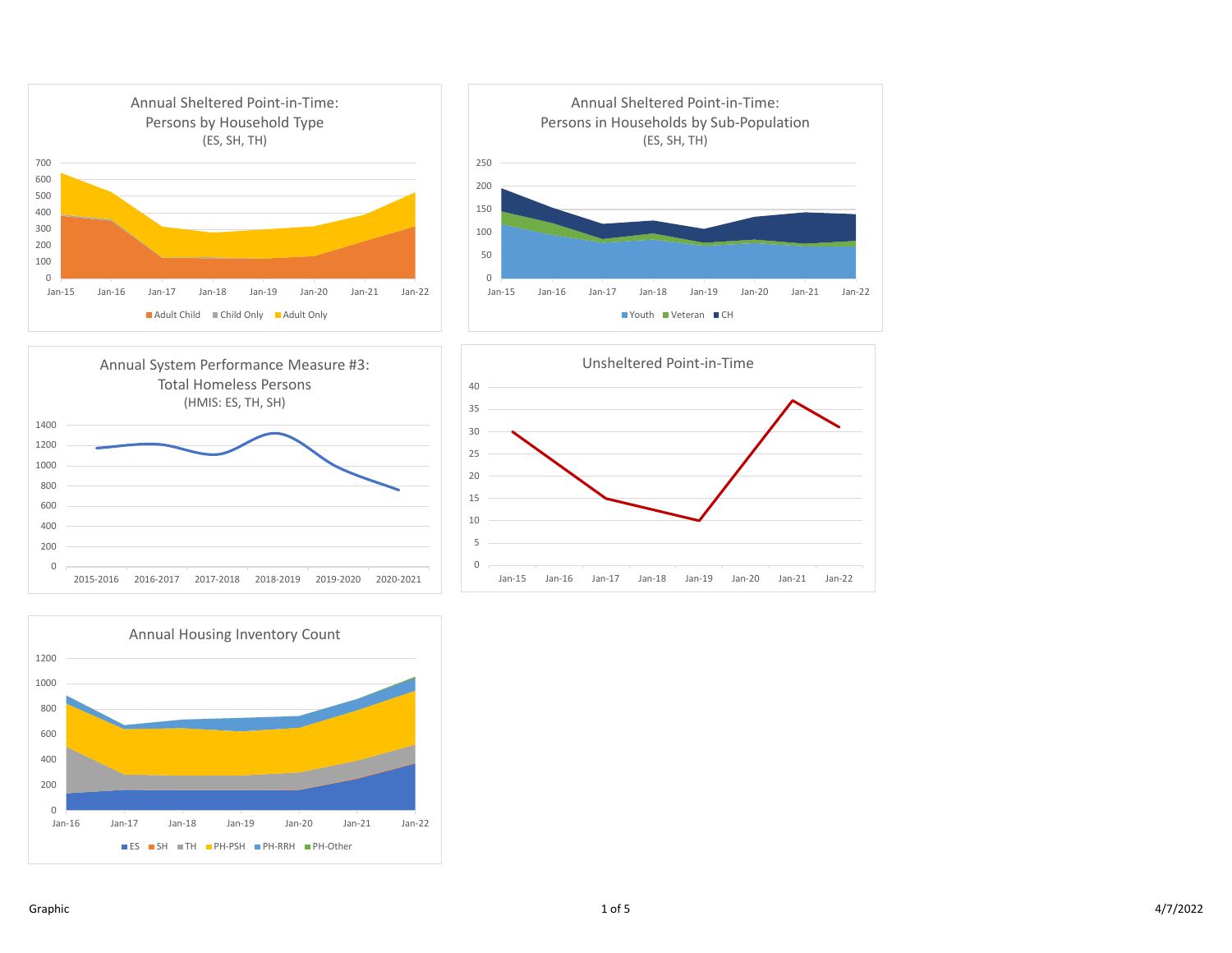## Unsheltered Data

| PIT Date             | 1/28/2015 |    |    |    | 1/25/2017 1/23/2019 1/27/2021 1/26/2022 % Change |                 |
|----------------------|-----------|----|----|----|--------------------------------------------------|-----------------|
| <b>Total Persons</b> | 30        | 15 | 10 | 37 | 31                                               | $-16\%$ $ \Box$ |
| Adult Child          |           | 0  | 0  |    | $\mathbf{0}$                                     |                 |
| Child Only           |           | 0  | 0  |    | 0                                                |                 |
| Adult Only           |           | 15 | 10 |    | 31                                               |                 |
| Youth                |           | 0  | 0  |    | 6                                                |                 |
| Veteran              |           | 0  | 0  |    |                                                  |                 |
| CН                   |           |    |    |    |                                                  |                 |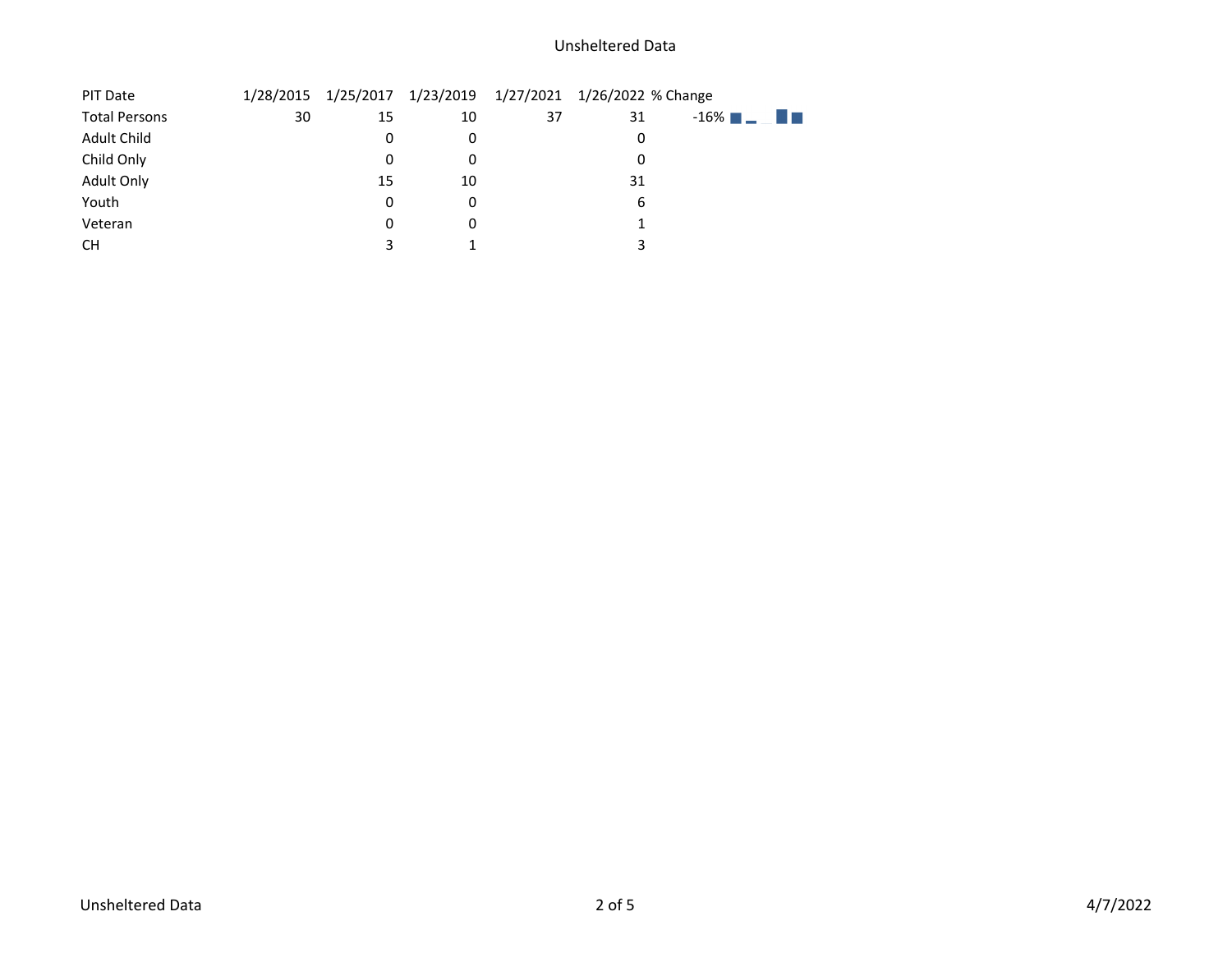| PIT Date             | 1/28/2015 | 1/27/2016 | 1/25/2017 | 1/25/2018 | 1/23/2019 | 1/22/2020 | 1/27/2021 | 1/26/2022 % Change |                         |
|----------------------|-----------|-----------|-----------|-----------|-----------|-----------|-----------|--------------------|-------------------------|
| <b>Total Persons</b> | 642       | 525       | 316       | 280       | 299       | 318       | 388       | 524                | $35\%$ $\blacksquare$   |
| <b>Adult Child</b>   | 382       | 351       | 126       | 124       | 122       | 137       | 228       | 318                | 39% <b>1</b><br>n a T   |
| Child Only           | 8         | 8         |           | 6         |           |           |           | 0                  | $-100\%$ $\blacksquare$ |
| Adult Only           | 252       | 166       | 187       | 150       | 177       | 181       | 159       | 206                | $30\%$ $\blacksquare$   |
| Youth                | 118       | 95        | 78        | 85        | 71        | 77        | 70        | 70                 | 0% <b>THE LEW</b>       |
| Veteran              | 28        | 26        | 8         | 13        |           | 8         | 6         | 12                 | $100\%$ $\blacksquare$  |
| <b>CH</b>            | 50        | 33        | 33        | 28        | 30        | 49        | 68        | 58                 | $-15\%$ $\blacksquare$  |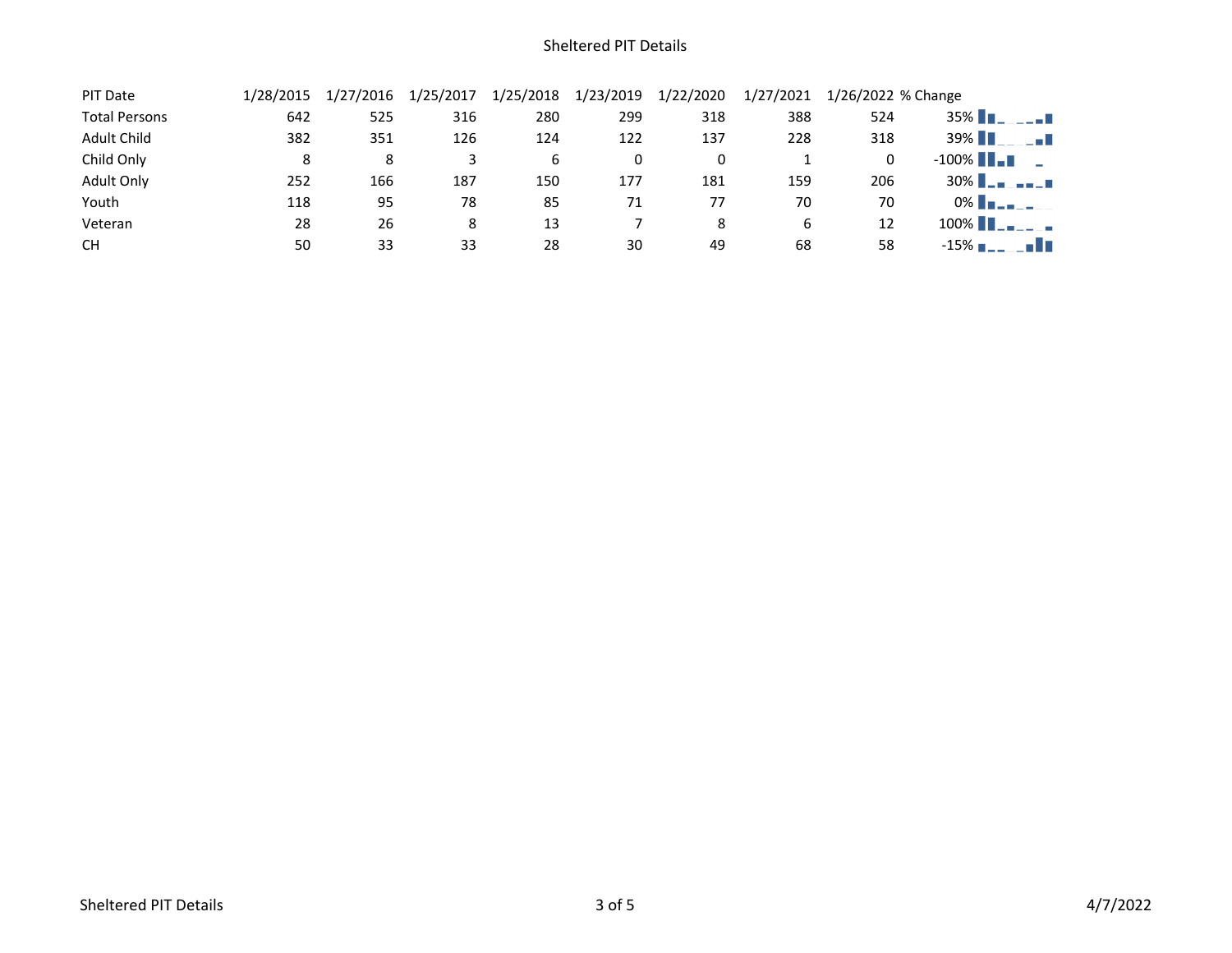| PIT Date      | 1/27/2016 | 1/25/2017 | 1/25/2018 | 1/23/2019 | 1/22/2020 | 1/27/2021 | 1/26/2022 % Change |         |                  |
|---------------|-----------|-----------|-----------|-----------|-----------|-----------|--------------------|---------|------------------|
| ES            | 136       | 164       | 161       | 161       | 163       | 252       | 372                |         |                  |
| <b>SH</b>     | 0         | 0         |           |           | 3         |           | 5                  | 0%      | an III           |
| TН            | 369       | 121       | 113       | 115       | 136       | 138       | 144                | 4%      | <b>Location</b>  |
| PH-PSH        | 340       | 358       | 375       | 347       | 352       | 397       | 426                | 7%      | n i Thomas       |
| <b>PH-RRH</b> | 64        | 32        | 68        | 107       | 92        | 89        | 101                |         | $13\%$ <b></b> T |
| PH-Other      | 0         | 0         | 0         |           | O         | 0         | 10                 | #DIV/0! |                  |